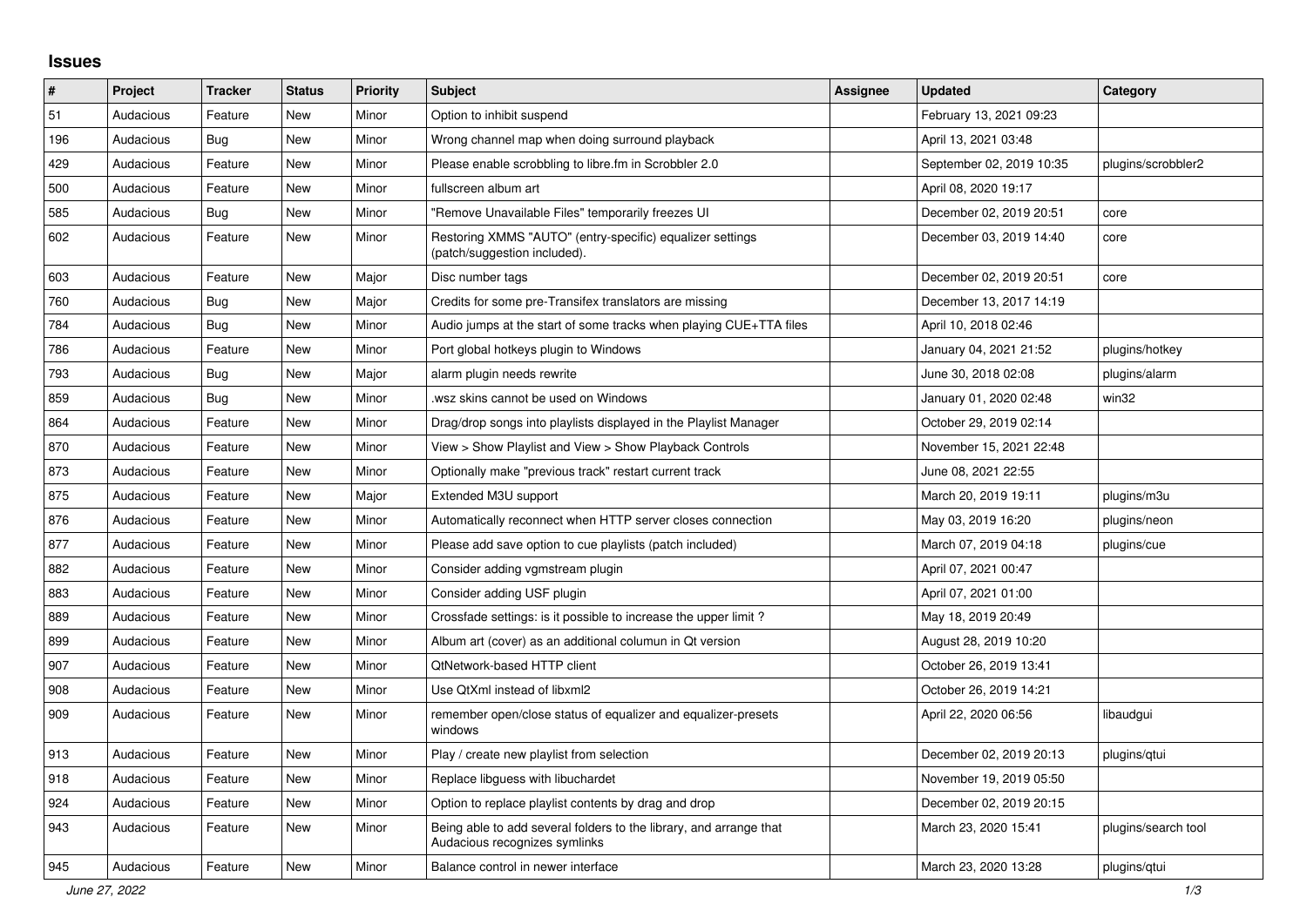| #    | Project   | <b>Tracker</b> | <b>Status</b> | <b>Priority</b> | Subject                                                                                             | <b>Assignee</b> | <b>Updated</b>          | Category                 |
|------|-----------|----------------|---------------|-----------------|-----------------------------------------------------------------------------------------------------|-----------------|-------------------------|--------------------------|
| 955  | Audacious | Feature        | New           | Minor           | Enqueue option                                                                                      |                 | April 09, 2020 03:54    |                          |
| 956  | Audacious | Feature        | New           | Minor           | Stream to chromecast                                                                                |                 | January 11, 2021 01:19  |                          |
| 968  | Audacious | Feature        | New           | Minor           | Loop PSF files at normal loop points during repeat mode                                             |                 | April 16, 2020 03:25    | plugins/psf              |
| 969  | Audacious | Feature        | New           | Minor           | streamtuner plugin: Please add column-sortability, or at least sort<br>alphabetically by 1st column |                 | June 16, 2020 09:54     | plugins/streamtuner      |
| 973  | Audacious | Bug            | New           | Minor           | "snd_pcm_recover failed" alsa error and "String leaked" warnings                                    |                 | August 28, 2021 08:52   |                          |
| 975  | Audacious | Bug            | New           | Minor           | Segfault/leak on exit with streamtuner enabled                                                      | Ariadne Conill  | May 01, 2020 00:17      | plugins/streamtuner      |
| 987  | Audacious | Feature        | New           | Minor           | Closing of Search Library tool by same method as opening it                                         |                 | May 13, 2020 00:15      |                          |
| 993  | Audacious | Bug            | New           | Minor           | Lyrics for streamed content are written to cache but not read.                                      |                 | June 07, 2020 13:10     | plugins/lyricwiki        |
| 995  | Audacious | Feature        | New           | Minor           | Add star rating to songs                                                                            |                 | June 16, 2020 09:56     |                          |
| 996  | Audacious | Feature        | New           | Minor           | Refine playlists when searching (search all playlists)                                              |                 | June 16, 2020 09:58     |                          |
| 998  | Audacious | Feature        | New           | Trivial         | aacgain in aac / r128 in opus                                                                       |                 | June 01, 2021 10:44     |                          |
| 1011 | Audacious | Feature        | New           | Minor           | Visible separator of folders in the playlist                                                        |                 | July 18, 2020 16:10     |                          |
| 1013 | Audacious | Feature        | New           | Minor           | Request re Album Art using music file metatag                                                       |                 | August 03, 2020 22:48   |                          |
| 1014 | Audacious | <b>Bug</b>     | New           | Minor           | Some .VGM/.VGZ files fail to play                                                                   |                 | August 17, 2020 15:29   | plugins/console          |
| 1017 | Audacious | Feature        | New           | Minor           | QT Global Hotkeys rework proposal and cross-platform support                                        | Domen Mori      | December 07, 2020 04:22 | plugins/hotkey           |
| 1046 | Audacious | Feature        | New           | Minor           | Add all id3v2 frames in the settings of Playlist available columns                                  |                 | December 28, 2020 21:14 | plugins/gtkui            |
| 1047 | Audacious | Feature        | New           | Minor           | Stop playing after any chosen track                                                                 |                 | December 29, 2020 01:23 |                          |
| 1048 | Audacious | Feature        | New           | Minor           | PipeWire support                                                                                    |                 | May 04, 2022 19:36      |                          |
| 1057 | Audacious | Feature        | New           | Minor           | Matroska (mka) chapter support                                                                      |                 | August 27, 2021 22:54   |                          |
| 1058 | Audacious | Feature        | New           | Minor           | Allow changing the language/locale in settings                                                      |                 | January 30, 2021 18:11  |                          |
| 1066 | Audacious | Feature        | New           | Minor           | Allow Equalizer window to be resized.                                                               |                 | February 11, 2021 10:05 |                          |
| 1067 | Audacious | Feature        | New           | Minor           | Equalizer adjustments are coarse.                                                                   |                 | February 11, 2021 10:09 |                          |
| 1071 | Audacious | Feature        | New           | Minor           | Linkage could be improved for packagers.                                                            |                 | March 31, 2021 00:32    |                          |
| 1072 | Audacious | Feature        | New           | Minor           | QT AOSD plugin                                                                                      |                 | February 17, 2021 21:18 | plugins/aosd             |
| 1076 | Audacious | Feature        | New           | Minor           | Adjustable background and fonts colors and fonts size in<br>playlist---zoomable playlist            | Tom Hammer      | March 09, 2021 00:38    | plugins/playlist-manager |
| 1082 | Audacious | Feature        | New           | Minor           | File writer option to pad track numbers with leading zeros                                          |                 | March 31, 2021 00:15    | plugins/filewriter       |
| 1088 | Audacious | Feature        | New           | Minor           | plugin: status icon: ADD option to select tray mouse Middle Click action                            |                 | April 11, 2021 12:05    | plugins/statusicon       |
| 1091 | Audacious | Feature        | New           | Minor           | Built-in lyrics support                                                                             |                 | April 28, 2021 18:24    |                          |
| 1092 | Audacious | Feature        | New           | Minor           | Reread metadata on play option                                                                      |                 | April 30, 2021 03:35    |                          |
| 1093 | Audacious | Feature        | New           | Minor           | Make the Song Dialog (Qt) window wider by default                                                   |                 | May 17, 2021 15:36      |                          |
| 1095 | Audacious | Feature        | New           | Minor           | Ctrl + $Z$ / R to undo / redo changes to playlist                                                   |                 | May 07, 2021 18:42      |                          |
| 1096 | Audacious | Feature        | New           | Minor           | Calculate and show selection stats in the status bar                                                |                 | May 10, 2021 03:06      |                          |